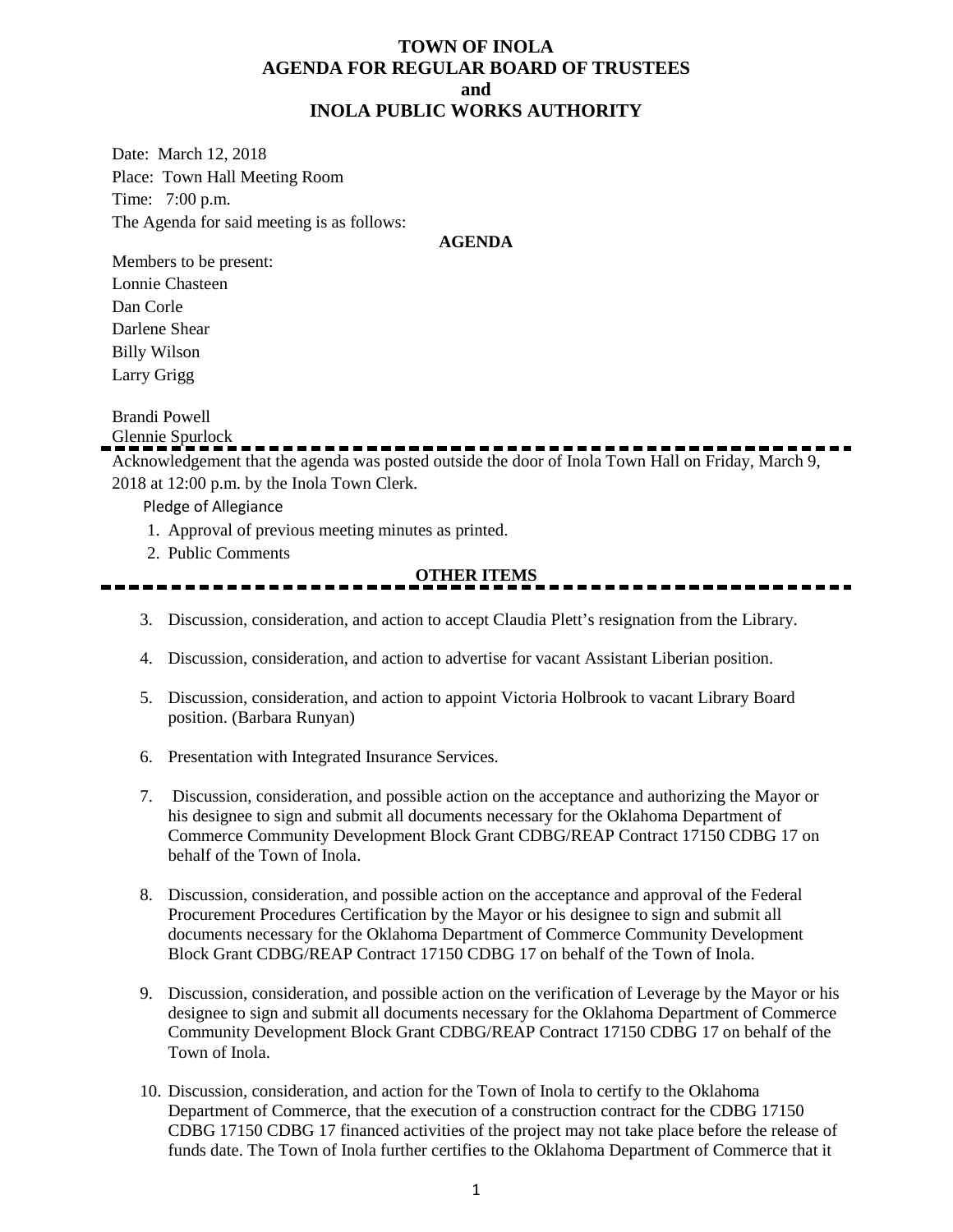- will not start construction of the CDBG 17150 CDBG 17 portion with other funds and then reimburse those funds when the CDBG 17150 CDBG 17 assistance begins.
	- 11. Discussion, consideration, and possible action on authorizing Brandi Powell, Town Clerk, for submitting grant documents through the OKGrants system to the Oklahoma Department of Commerce Community Development Block Grant (CDBG)/REAP Contract 17150 CDBG 17 with the direction and consent of the Town Board and the Mayor as the Authorized Official.
	- 12. Discussion, consideration, and action regarding pigs at 310 Green Meadow Dr.
	- 13. Discussion, consideration, and action to purchase 5 foot stocking ornament for \$240 each or 7 foot stocking ornaments for \$297 each. (LG)
	- 14. Discussion, consideration, and action concerning animal ordinances, specifically dogs, and the enforcement of said ordinance. (DS)

# **STREET, PARK AND CEMETERY**

15. Update and discussion on the road situation concerning Project Autumn. (LG)

### **POLICE AND FIRE**

## **FINANCE AND AUDIT**

- 16. Treasurer's Report.
- 17. Motion to go into PWA.
- 18. Return from PWA.
- 19. Approval of purchase orders as initialed.

### **MAYOR'S COMMENTS**

20. Motion to adjourn.